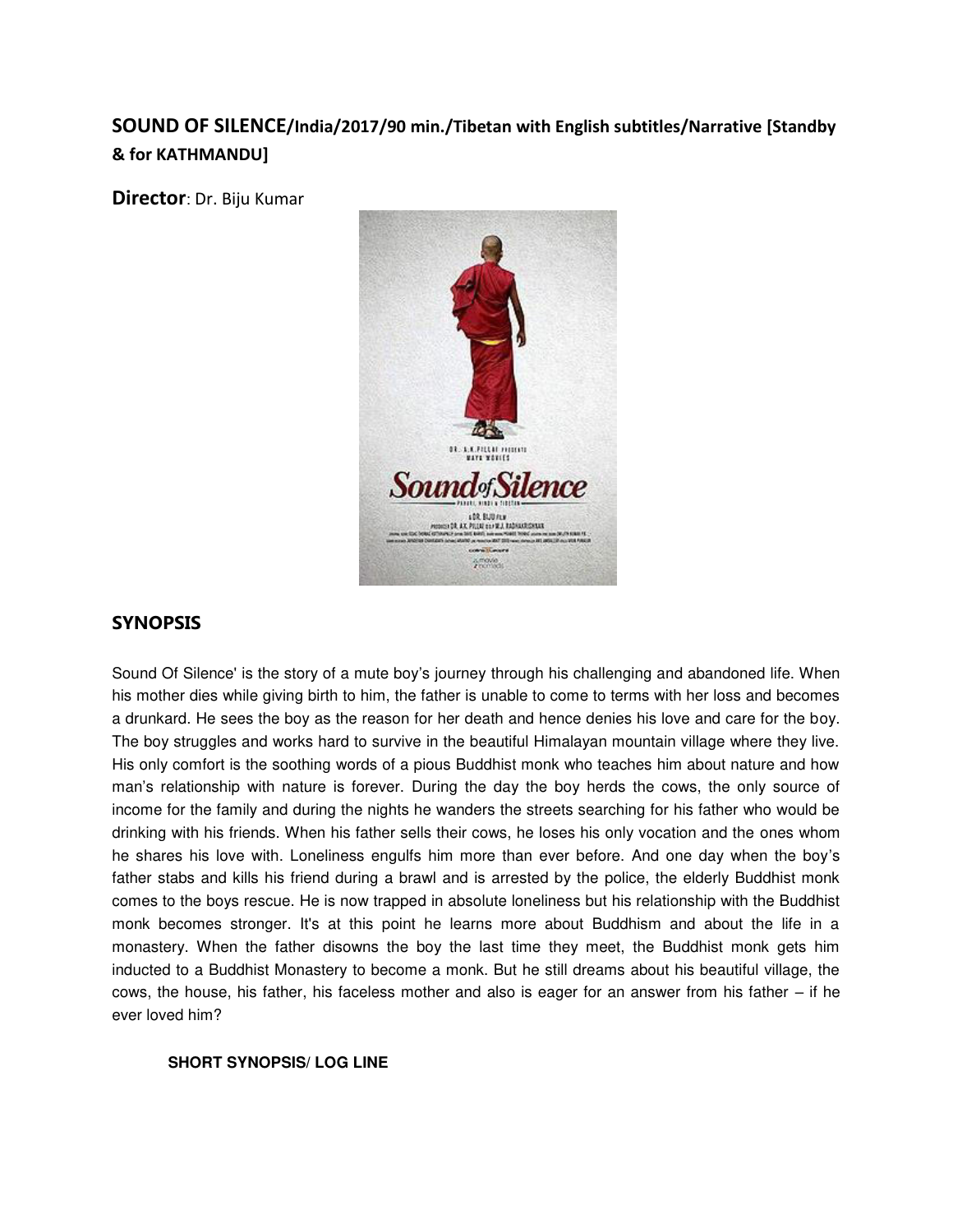Set in a beautiful Himalayan valley, it's a journey of a neglected and abandoned mute boy, who loses his mother at birth and is furiously neglected by his father. When his father goes behind bars, the boy stares at a lonely and deserted life ahead. His relationship with an elderly Buddhist monk helps him to detach from his voiceless suffering and to explore the bond that each creation shares with nature. With nowhere to go, he joins a Budhist monastery even as he fights an inner battle of unrequited love.

# **DIRECTOR'S NOTE**

The film was shot in a beautiful Himalayan village in Himachal Pradesh. The shoot was at a remote place inaccessible by road. The film is about the inner conflicts of a boy who could not speak. The film is set in two backdrops.The first part is setin a beautiful rural Himalayan village. And the other is set in a tranquil Buddhist monastery. Most of the characters in the film wereselected from the village and they had no prior acting experience. But they will amaze you. The film is like a stream, in a calm meditative mood with stunning magical visuals of beautiful landscapes and haunting sounds of nature and Buddhist chanting.

#### **DIRECTOR PROFILE.**

Dr.Biju (BijukumarDamodaran) is an Indian filmmaker who has won India's top film award, The National Film Award, three times. His films were widely screened at many international films festivals like Cannes, Montreal, Shanghai, Cairo, Eurasia, New York, Telluride, Fajr (Tehran), Jeonju, Kazan etc.He won more than 20 International film awards from different film festivals across the world. He has also served as jury member for India's National Film Awards 2012, India's Oscar selection jury member 2015, 30th FajrInternational Film Festival Tehran, Iran, Pune International Film Festival 2018,International film festival of Kerala 2011 and Kerala State Film Awards 2017.

#### **DIRECTOR PROFILE DETAILED**

Dr.Biju also known as BijukumarDamodaran, is a Director who has won multiple national and international awards. He won India's national film awards three times. He is a Homoeopathic Medical Doctor by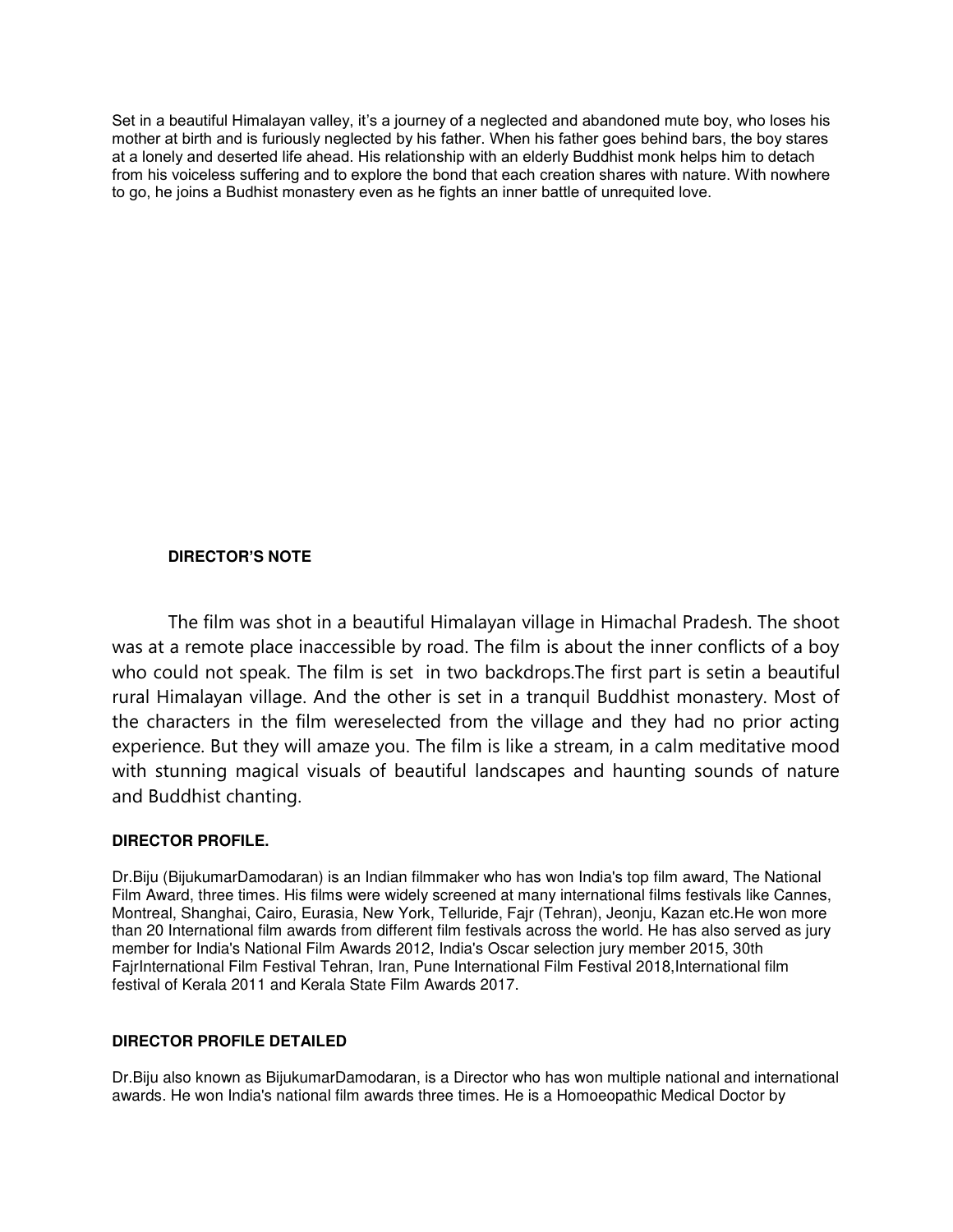profession and a self-taught filmmaker.His films were widely screened at many international films festivals like Cannes, Montreal, Shanghai, Cairo, New York, Telluride, Tehran, Jeonjuetc . He debuted with Saira (2005). It was the opening film in the section Cinema of the World at the Cannes Film Festival 2007 .the film also selected to Indian Panorama and was screened at numerous film festivals.

VeettilekkullaVazhi (The Way Home)(2010), his third film received India's National film award for the best Malayalam regional film. The film also screened at many international film festivals and won many awards.

AkashathinteNiram (Color of the Sky) his fourth feature was world premiered at Shanghai Film Festival 2012 in official competition. The film also selected to Indian Panorama.The film screened at many international film festivals.Perariyathavar (Names Unknown) (2013), his fifth film won two of India's national film awards for the year 2013, for the Best actor and for the best film on Environment preservation. The film world premiered at Montreal Film festival in 2014 and later screened at many international film festivals. The film won best actor award at Fajr Film Festival Tehran Iran 2015 and best cinematography at Kazan international film festival Russia 2015 .

His sixth film ValiyaChirakullaPakshikal (Birds With Large Wings) (2015) received India's national film award for best environment film and has been selected to Indian Panorama at International film festival of India 2015 and was nominated to the competition for UNESCO award. The film specially invited to screening at United Nations, Geneva in association with United Nations Environment Program (UNEP) on November 10th 2015.His seventh film KaaduPookkunnaNeram (2016) premiered at Montreal film festival

. The film received India's National film award for best sound design and has been selected to Indian Panorama at international film festival of India 2016. The film screened at many international film festivals. His eighth film "Sound Of Silence " (2017) is his first Non- Malayalam language film. The film is in Pahari,Tibetan and Hindi Language. The film premiered at Eurasia International Film Festival, Kazakhstan in main competition section. The film got best director award at Kolkata International Film Festival 2018 and screened at various film festivals across the world.

Dr.Biju's films have been sent to several film festivals and have won many awards.

He also served as jury member for India's National film awards 2012, India's Oscar selection jury member 2015, 30th Fajr International film festival, Tehran, Iran 2012 and International Film Festival of Kerala 2011.Pune International Film Frestival 2018, Kerala Government state film award 2018etc

He is now on the pre production work of two films. "Painting Life" is his first English language film and will be completed by April 2018. His next Malayalam film titled "VeyilMarangal" is now on shoot and will be complete by January 2019.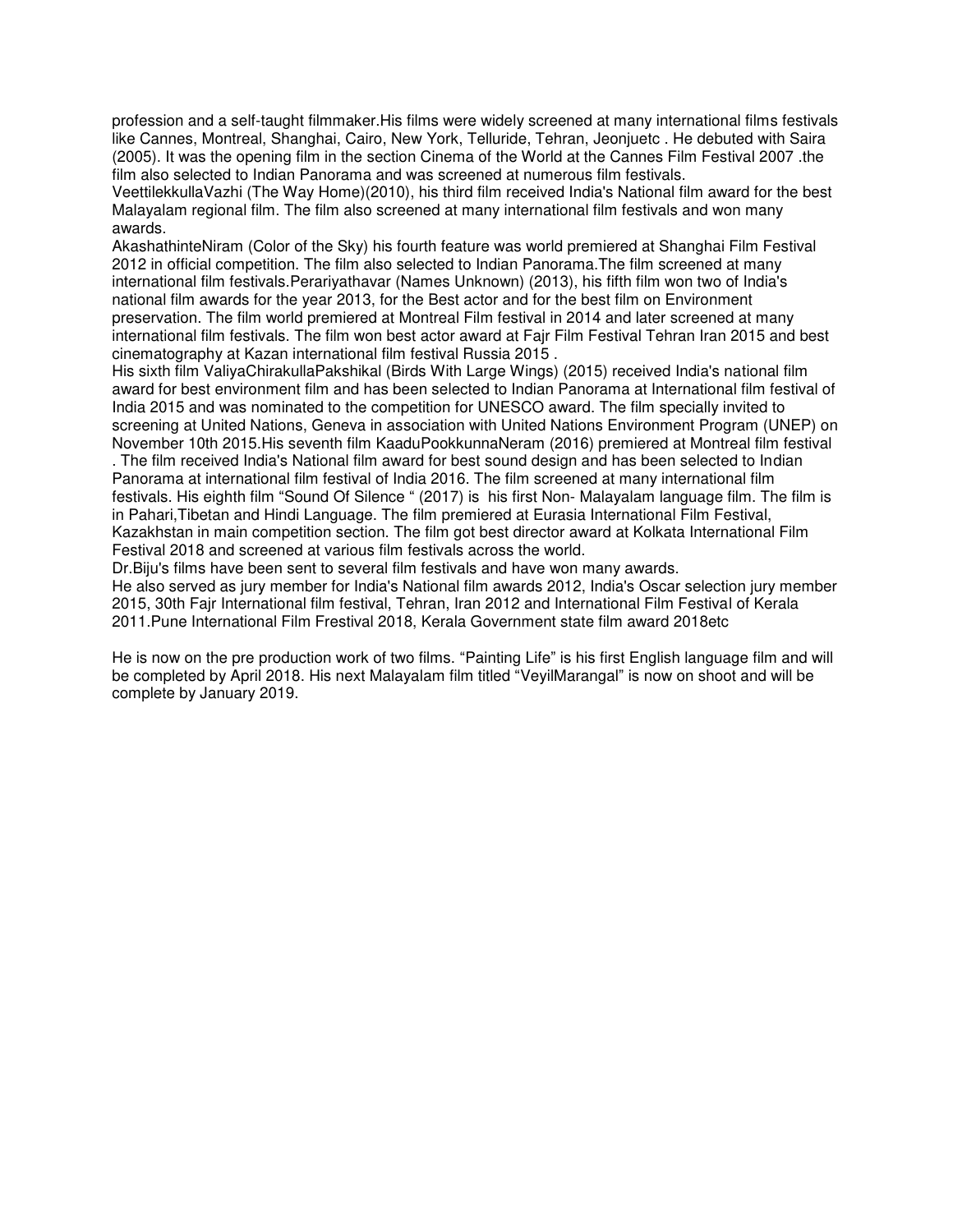# **Sound Of Silence**

# **TECHNICAL DETAILS**

| Title of film - Sound Of Silence                |
|-------------------------------------------------|
| Language - Pahari/Hindi/Tibetan                 |
| Subtitles - English and Malayalam               |
| Duration - 89 Minutes                           |
| Country - India, USA                            |
| Production Year- April/2017                     |
| Produced by - Dr.A.K.Pillai                     |
| Written & Directed by - Dr. Bijukumar Damodaran |
| Cinematography - M.J.Radhakrishnan              |
| - Davis P Manuel<br>Editing                     |
| Sound Mixing - Pramod Thomas                    |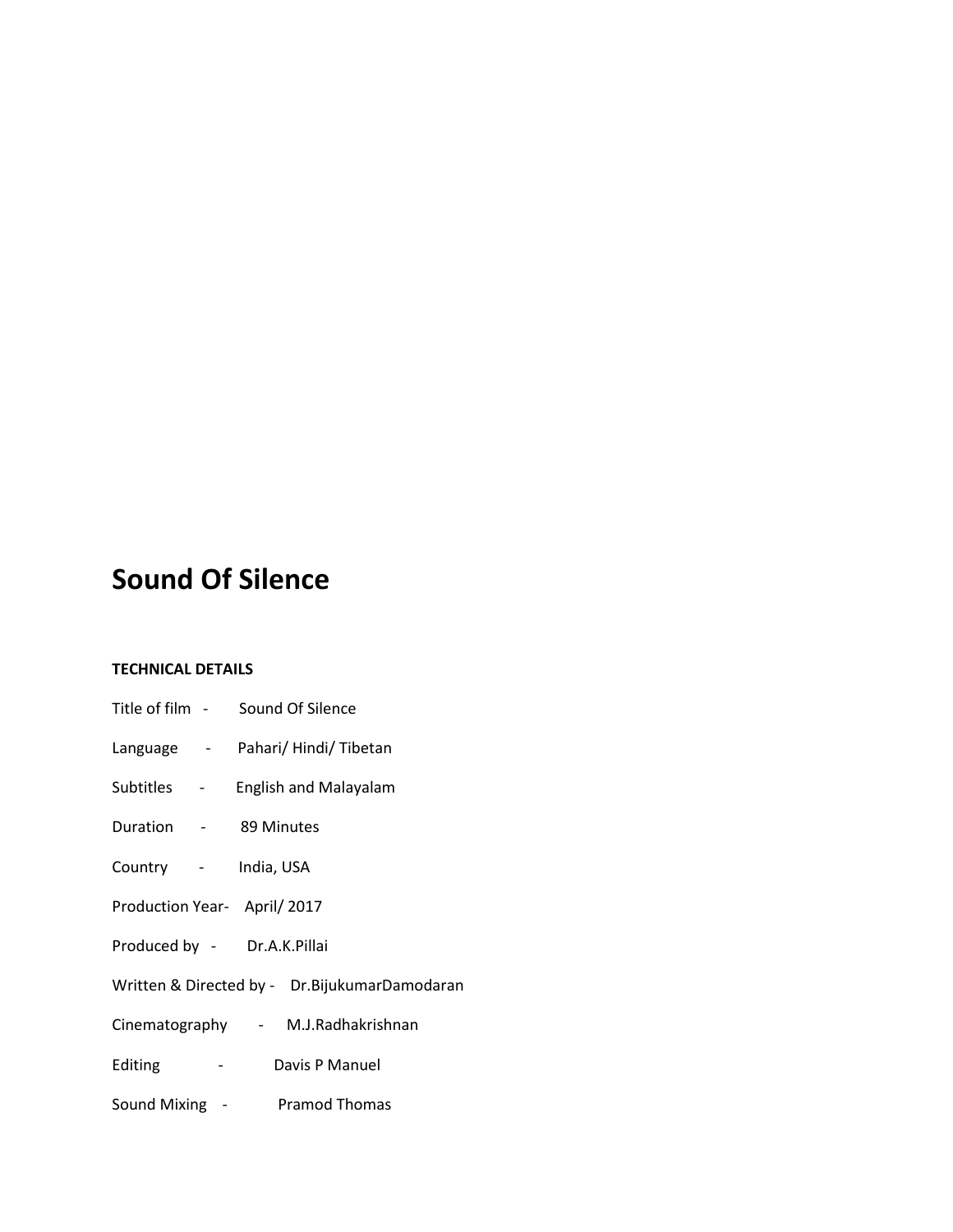Location Sync Sound Recording -Smijith Kumar P.B

Sound Designer - JayadevanChakkadath

Original Music <sup>-</sup> Issac Thomas Kottukappilli

Costume Design - Aravind

#### **CAST**

Master Govardhan - As Boy

Uday Chandra - As Monk

Bhushan - As Father

# **SOUND OF SILENCE**

# **AWARDS/ FESTIVAL SCREENINGS**

# **AWARDS**

Winner Best Director at 23<sup>rd</sup> Kolkata International Film Festival India 2017, in Indian Competition Section

Winner Best Cinematography award at India International Film Festival Queensland, Brisbane, Australia 2017

Winner Best Music Director award at Aurangabad International Film Festival , India 2018 , In Indian Film Competition section

Winner Best Film award at Indian Film Festival Cincinnati, Ohio, USA, 2018

# **FESTIVAL SCREENINGS**

- 1. 41<sup>st</sup>Montreal World Film Festival, Canada . World Greats Section
- 2. 13<sup>th</sup>Eurasia International Film Festival, Kazakhstan . Main Competition
- 3. Trinidad and Tobago Film Festival. Main Competition